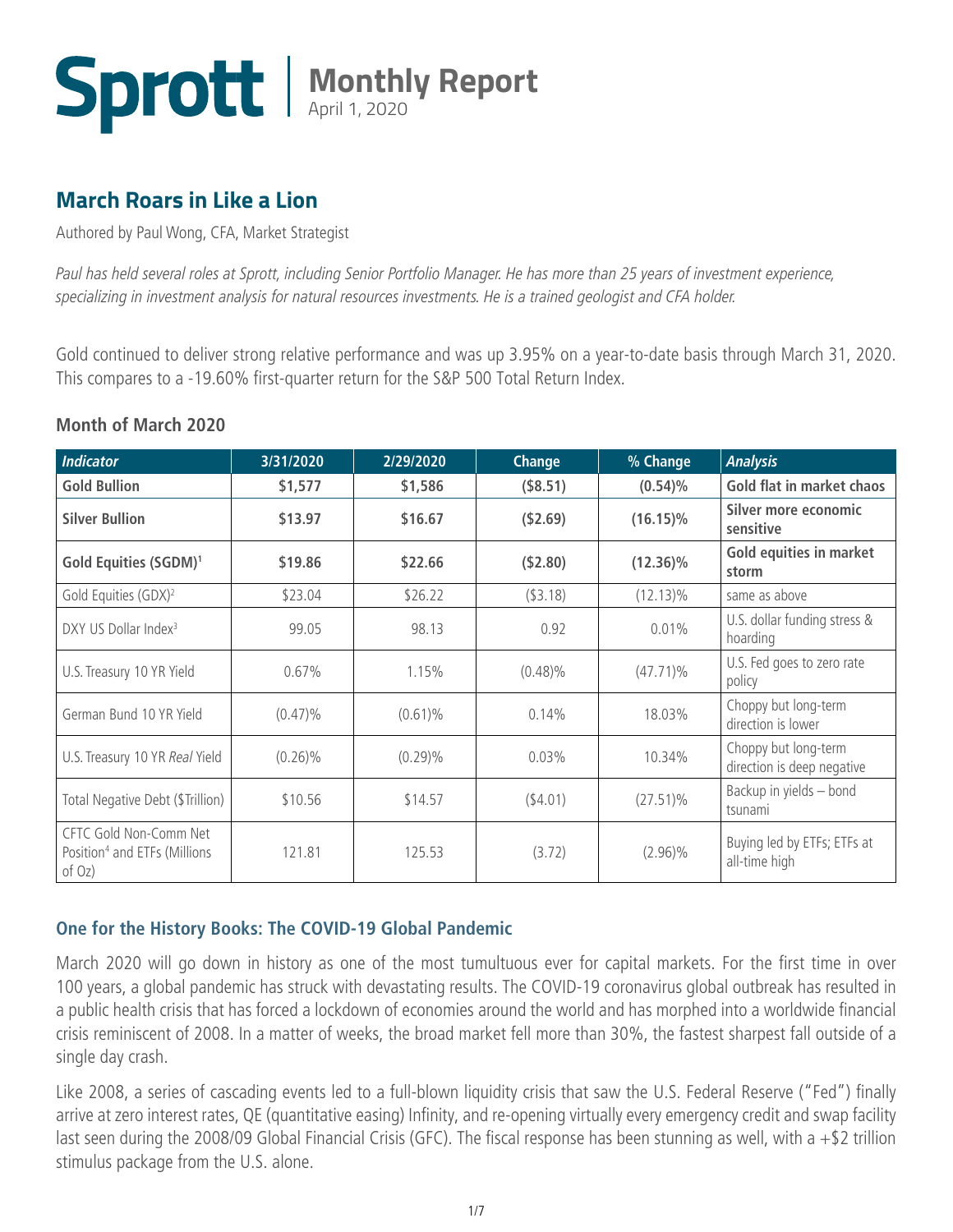April 1, 2020

#### **How Did We Get Here?**

Throughout February and early March, market stress was ramping up day by day. Systematic funds (CTAs,<sup>5</sup> volatility control funds, risk parity funds, etc.) began the year with the highest market exposure going back a decade with highly leveraged positions. As the news worsened, the systematic funds were forced to deleverage aggressively and selling intensified. Gamma positioning (an options hedge structure)

"Gold, as a haven, continues to do its job in one of the worst financial shock environments ever."

flipped negative, amplifying the selling waves creating wild price swings and driving volatility to levels unseen since 2008. As volatility spiked, market depth vaporized, resulting in one of the fastest, deepest drops equity markets have ever recorded. Though the enormity of the pandemic may mask many market dynamics, we were struck by the degree of fragility and lack of depth in the broad equity market.

#### **The Oil Floodgates Open**

To make matters much worse, Saudi Arabia initiated an all-out oil price war with Russia, causing disastrous consequences. The first immediate impact was the risk to the high-yield credit market due to the significant exposure to the energy sector, coupled with the sudden fall-off in economic activity. The second is adding to the deflationary pressure already unleashed by the financial fall-out of the COVID-19 pandemic. The U.S. corporate sector is overleveraged. With the coming recession and oil price destruction, downgrades, credit events and bankruptcy feedback loops will occur. The sheer size of debt issuances will overrun any capacity that securities dealers will have in terms of warehousing the debt. Triple-B (BBB) debt (one notch above junk) is at a very high percentage of investment grade, and many funds cannot own junk-rated bonds. The highyield market will provide the Fed with a test of its capacity to absorb this bad debt. Credit stress will be ongoing due to the unprecedented hit to the U.S. economy and the degree of overleverage.

On March 9, the high-yield debt market began to crater after Saudi Arabia announced its oil price war over the weekend. All through the following week, there was an alarming build-up in liquidity stress. Yields fell dramatically, and credit default spreads (CDS) all spiked. Finally, the largest and most leveraged of the systematic funds — the risk parity funds blew up and were forced into mass liquidation. Already bending from the stress of the pandemic and imploding credit market, even the U.S. Treasury market, by far the largest and most liquid market at \$17 trillion, began to malfunction. Treasury bids fell away, and the ensuing liquidity crunch triggered a financial system-wide margin call that likely even surpassed the one witnessed back in 2008.

All through the week of March 9-13, the Fed desperately tried to plug the holes with ever-increasing daily repurchase agreement (repo) facility expansions, and even an emergency bond purchase of \$37 billion (yes, QE). By Sunday, March 15, seeing the deteriorating landscape, the Fed had an emergency meeting and cut rates by 100 basis points down to 0 - 0.25% (zero interest rates), launched a \$700 billion QE program and re-opened many 2008 era credit and swap facilities.

#### **Still Not Enough to Meet Liquidity Crunch**

On Monday, March 16, the S&P 500<sup>6</sup> closed down more than 12% in one of the worst daily sell-offs ever. To punctuate the selling action, the VIX "Fear Gauge" (CBOE Volatility Index)<sup>7</sup> had its highest close ever at 83, even surpassing the 2008 high. Despite Fed action, the liquidity crunch intensified, and a global U.S. dollar (\$USD) funding shortage exploded.

Global trade and economic flows are transacted mainly in \$USD — the world's reserve currency. With a sudden stop in global activity due to shutdowns to contain the coronavirus and falling oil prices, the global flow of \$USD collapsed. Other parts of the world, such as the emerging markets economies with their high levels of \$USD-denominated debt, began to hoard dollars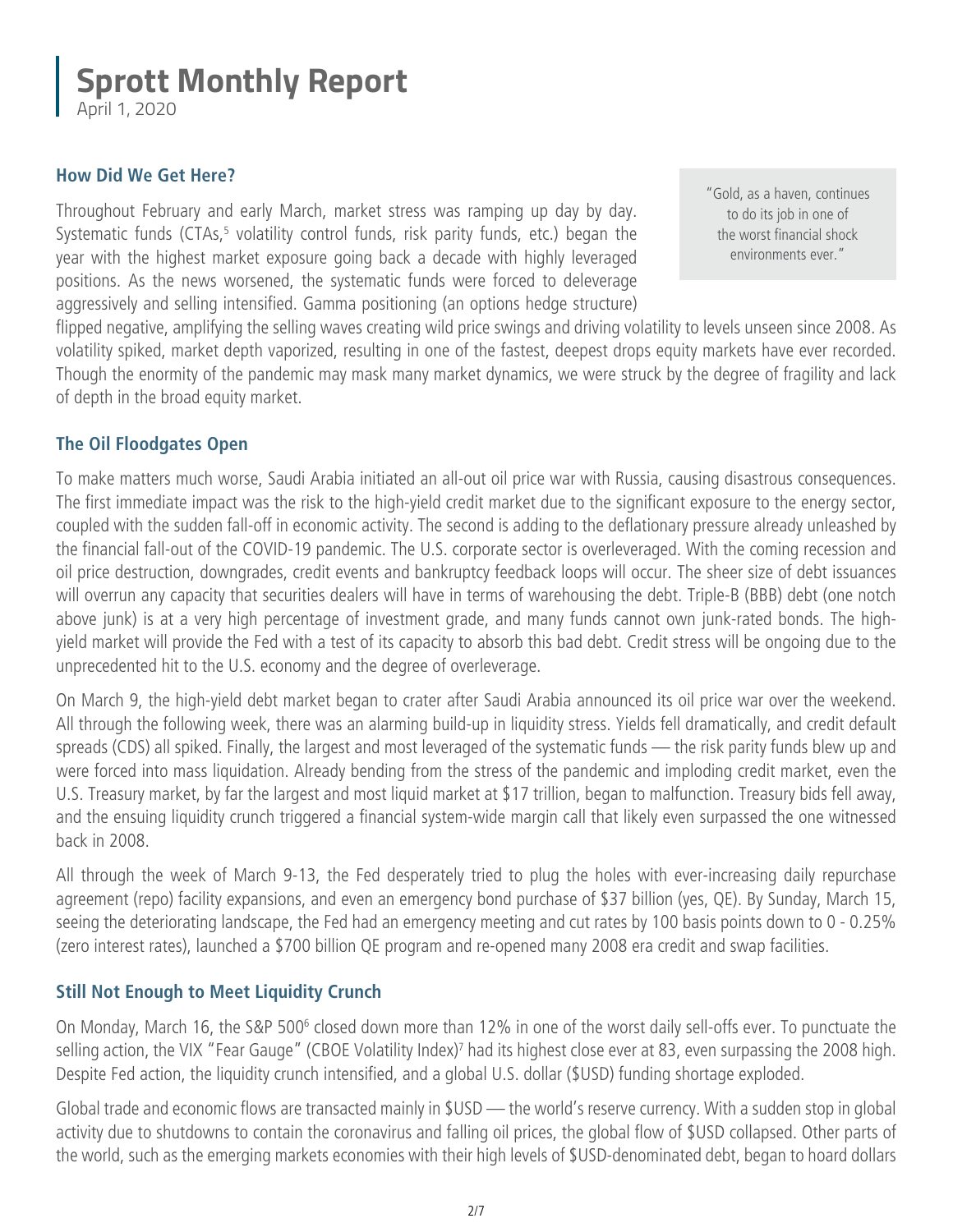April 1, 2020

pushing the funding shortage to an outright \$USD shortage. As the U.S. economy dived, the commercial paper market froze up, threatening the ability of businesses to access short-term funding. Margin call pressure continued to worsen as the lack of liquidity impaired market functioning. The markets were now in a full-blown liquidity crisis. And to cap off the week, the major banks began to release revised Q2 GDP (gross domestic product) estimates that can only be described as "depression level."

Finally, after the horrible and dangerous spiral of the previous two weeks, on Monday, March 23, the Fed announced openended quantitative easing (QE Infinity), allowing the Fed to buy almost everything (Treasuries, corporate paper, mortgagebacked securities, asset-backed securities leases, exchange traded funds, etc.) and in unlimited amounts. The same day, an enormous \$2 trillion fiscal stimulus bill was tabled but was shortly passed by the end of the week. Along with this massive one-two stimulus move, and one of the largest options expiries<sup>8</sup> ever (rolling over and removing much of the negative gamma effect<sup>9</sup> on the market), the broad markets finally found a footing. A short squeeze into a quarter-end rebalancing prevented a truly horrible market close for the quarter, with the S&P 500 down only 20% rather than 30%.

#### **Gold Bullion and Memories of 2008**

Gold bullion touched an intraday high of \$1,703 an ounce on March 9 before falling sharply to just above the \$1,450 level on March 20; it then bounced back to \$1,632, and then closed the month at \$1,577. Prior to March 9, gold was working well as a hedge in times of financial stress before quickly falling. What happened? The same thing back in 2008: A liquidity crisis so severe that it forced selling of gold to meet margin calls and collateral obligations. Gold bullion peaked at over \$1,000 before selling off to eventually reach the \$700 level by autumn. At the time, it made no sense; it should have been the time for gold to perform. Why would anyone dump gold in the middle of a financial crisis? It turned out it was due to liquidity conditions deteriorating to the point where not only gold holders were forced to sell gold, it was also one of the few financial assets creditors were willing to accept. Once enough credit and swap facilities were implemented, gold rallied to \$1,900 eventually.

#### **Figure 1. 2008 Experience: Liquidity Stress and Gold Bullion**

(Measured using the one-month interest rate swap rate)



Source: Bloomberg. Data as of 3/31/2020.

This time around, gold, as quickly as it fell, bounced back the day that the Fed announced QE Infinity (March 23). Along with QE, there were other announcements. The most impactful for the gold market was the expansion of global U.S. dollar swap lines<sup>10</sup> with multiple countries and the Credit Facility for Primary Dealers. The dollar swap lines should reduce the U.S. dollar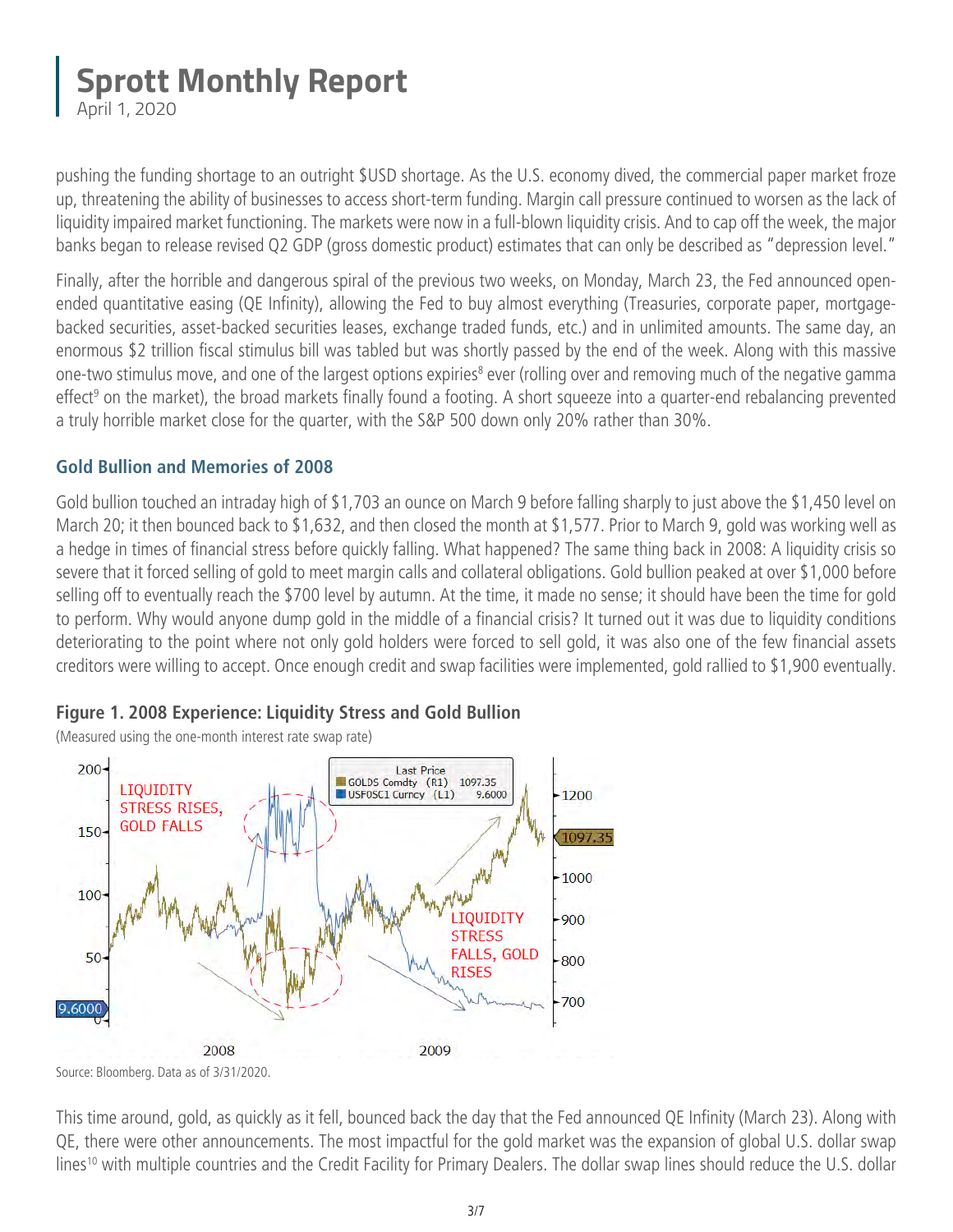April 1, 2020

funding stress and hoarding while the dealer credit facility should reduce the margin call pressure. Once this source of margin selling pressure was relieved, gold rallied to close above \$1,550 that day. In time, the liquidity stress effect on gold should diminish. In 2008, the Fed took many months to initiate the credit and swap facilities, and ultimately QE. Today, it took the Fed a couple of weeks.

#### **Physical Gold Bullion Shortage**

Lost in the fog of the market chaos was a growing demand for physical gold as investors began to factor in what QE Infinity everywhere and multi-trillion dollar stimulus programs would mean. There are three primary gold centers in the west: London, Switzerland and New York. The coronavirus shutdowns have closed gold refineries, which has disrupted the production of refined gold bars. Commercial air flights are also restricted, preventing gold from being shipped. For now, gold futures are in contango (longer-dated contracts are more expensive), indicating supply tightness. All of Sprott's channel checks confirm this physical gold shortage. Online gold dealers are showing substantial premiums for physical gold (coin or bar).

Gold bullion held in ETFs has continued to climb to all-time highs. Typically, gold ETFs are owned by relatively steady holders representing mainly retail and smaller funds. ETFs are also much less exposed to the type of margin call pressures we saw in mid-March. Over time, we would expect gold bullion to continue to migrate to steadier, long-term holders.





Source: Bloomberg. Data as of 3/31/2020.

#### **A Changed World?**

The world economic outlook has, in less than a quarter, been upended, and the outlook for bond prices and equity prices reordered. The COVID-19 coronavirus is still raging, and analysts have barely begun to revise earnings estimates given the incredible uncertainty and complete lack of visibility. Many companies have suspended guidance; such is the state of affairs. Earnings forecasts will likely keep falling as they are growing stale by the day. The degree of economic uncertainty and downside potential is numbing.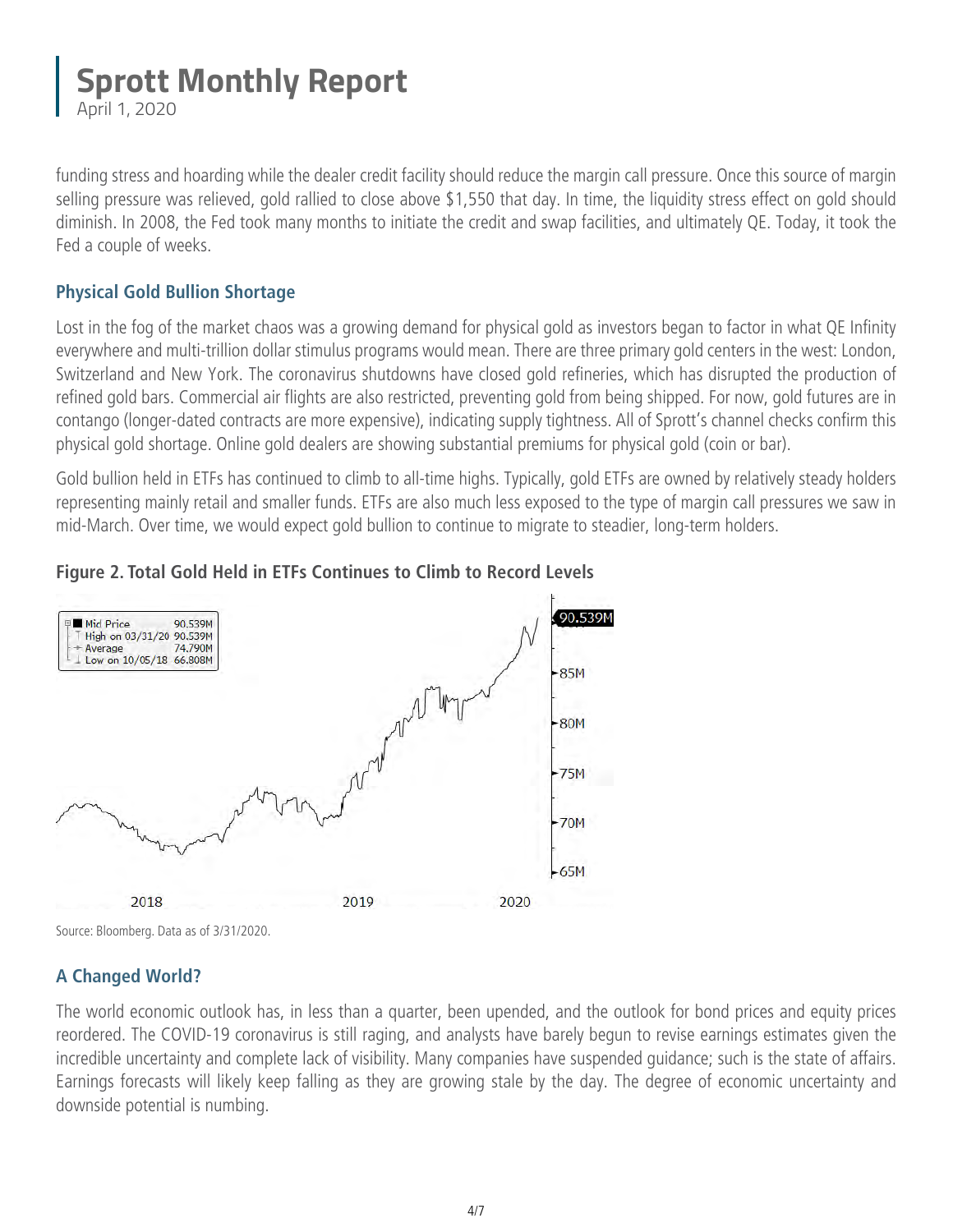April 1, 2020

In the past few years, one of the major push backs to owning gold was the belief it was simply not needed. Equities and bonds kept rising, and volatility kept falling to incredibly low levels, all the while, there was a belief in the "Fed Put." This condition created an era of borrowing, speculation and market euphoria that is now over. The U.S. Treasury bond-based risk mitigation and risk reduction portfolio strategies did indeed provide remarkable day-to-day low volatility portfolio returns for years. The flaw was that these strategies were fully exposed to tail risk events (i.e., the chance that an investment will post returns either much higher or much lower than analysts expected), as witnessed in March. The backbone of the hedging component, U.S. Treasuries, failed when it was needed the most. When volatility spiked, U.S. Treasury and equity prices became positively correlated. Worse, the daily changes in correlations increased in magnitude, exacerbating portfolio downside capture.

Broad equities will see a flow of funds headwind once the quarter-end rebalancing of pension funds and balanced funds is complete. One of the primary sources of positive inflows was corporate share buybacks. Barron's had estimated the size of the corporate share repurchases at about \$800 billion in 2018 and about \$725 billion in 2019. The coronavirus impact has forced corporates to conserve cash to protect their working capital. After years of adding leverage to balance sheets and using the benefit of the tax cuts to buyback shares, many companies have announced a halt to their buyback programs. Another significant source of positive flows was the sovereign wealth funds. With the looming economic crunch and funding shortfalls, there are expectations of massive net redemptions. The sovereign wealth funds that are also oil producers will be under even greater pressure to repatriate their funds. The early numbers we are seeing are in the \$225 billion range, which will increase.

#### **The Coming Bond Tsunami**

Bonds are facing a tsunami of sovereign bond issuance from all corners of the globe. At last count, there is about \$12 trillion in global stimulus announced so far (\$7 trillion in QE, \$4-5 trillion of fiscal stimulus), and we have barely finished the first quarter. The \$12 trillion (and counting) of the global stimulus should give a sense of the scale of the coming bond tsunami. With bond yields so low and duration so high, even a small move in yields will cause significant price swings in bond yields.

We would expect bond volatility to stay high until it is evident the bond issuances can be absorbed either by investors or QE operations. In the second half of March, we saw a stunning \$220 billion of outflows from bond funds. Many investors are not waiting.

#### **The U.S. Debt and Deficit Picture Gets Even Worse**

The U.S. budget deficit is now expected to be over \$3 trillion this year. The number before the coronavirus outbreak was \$1.1 trillion and the announced \$2 trillion stimulus program pushes it above \$3 trillion, even if one assumes a flat 2020 GDP number (next to impossible). The deficit number is a moving target. A \$2 trillion program, as massive as it is, is estimated to provide only a few months of relief. If the coronavirus continues to shut down the economy beyond the next few months, another stimulus package will be needed.

A \$3 trillion deficit would equate to 15% of GDP (a record), and a debt-to-GDP ratio of more than 120% (World War II peak was 122%). The Fed Balance Sheet has expanded to \$5.25 trillion, well surpassing the prior highs, and growing rapidly. Frighteningly, the same situation is occurring across the globe to a varying degree. This all assumes the pandemic eases by summer.

#### **Gold Performance and Outlook is Positive**

Gold, as a haven, continues to do its job in one of the worst financial shock environments ever, and that includes the GFC. Figure 3 highlights the performance of the major asset classes and shows gold's resilience.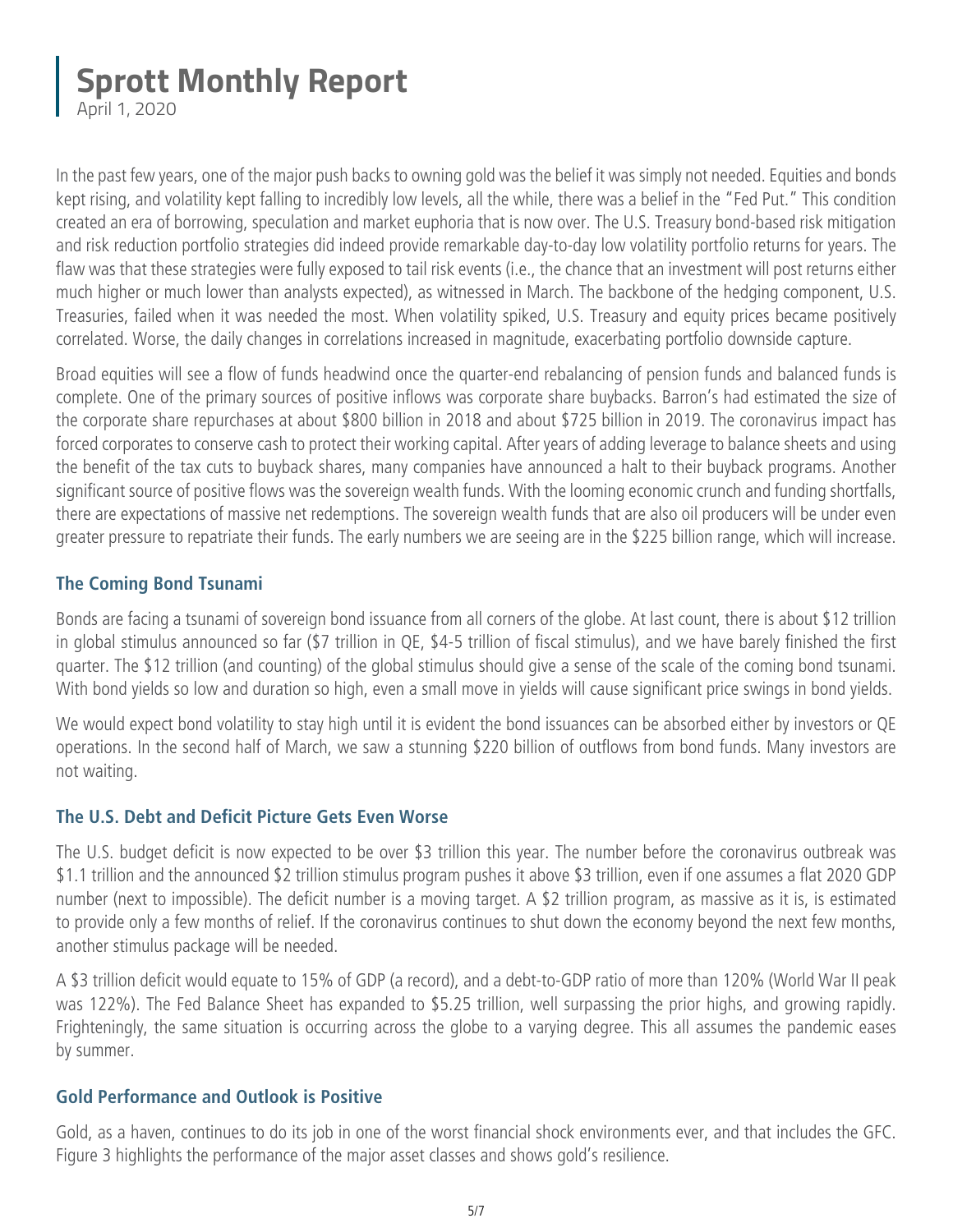April 1, 2020





Many funds will reassess gold as an asset class in portfolios after the events and results of the March market crash. We still do not know what the earnings picture will look like, so we cannot value the equity market. Many unknown variables remain unanswered. In an economy still free-falling, equity markets will have more periods of resetting expectations. The bond market has many challenges as well. The tsunami of global bond issuances, the state of the corporate and high-yield bond markets look precarious even with a QE backing. How will the representation of bonds as a portfolio hedge be viewed? U.S. Treasuries failed as a hedge when they were needed most.

The dynamics for gold were positive before the coronavirus pandemic induced market and economy mayhem. We now have QE Infinity across the globe and this is likely just the beginning. Helicopter money<sup>11</sup> is here. The economic and social consequences of the pandemic will stress markets and societies to levels not seen in generations. Central banks have long delayed the credit default cycle. There will be more credit events leading to bankruptcies, leading to more credit. The need for a safe haven asset like gold and other precious metals, that represent a store of value during crises has never been greater.

At Sprott, we have held the view that the policies of the central banks and the ever-increasing levels of debt were not sustainable. What we thought would take a few more years to realize has been realized in a month, accelerated by the global pandemic.

Unfortunately for investors, March did no leave like a "lamb." **We have arrived at the end game.**

#### **About Sprott**

**Sprott** is a global asset manager providing investors with access to highly-differentiated precious metals and real assets investment strategies. We are specialists. Our in-depth knowledge, experience and relationships separate us from the generalists. Sprott's specialized investment products include innovative physical bullion trusts, managed equities, mining ETFs, as well as private equity and debt strategies. We also partner with natural resource companies to help meet their capital needs through our brokerage and resource lending activities. Sprott is based in Toronto and has offices in New York, San Diego and Vancouver. Our common shares are listed on the Toronto Stock Exchange under the symbol TSX: SII. For more information, please visit **[sprott.com](www.sprott.com)**